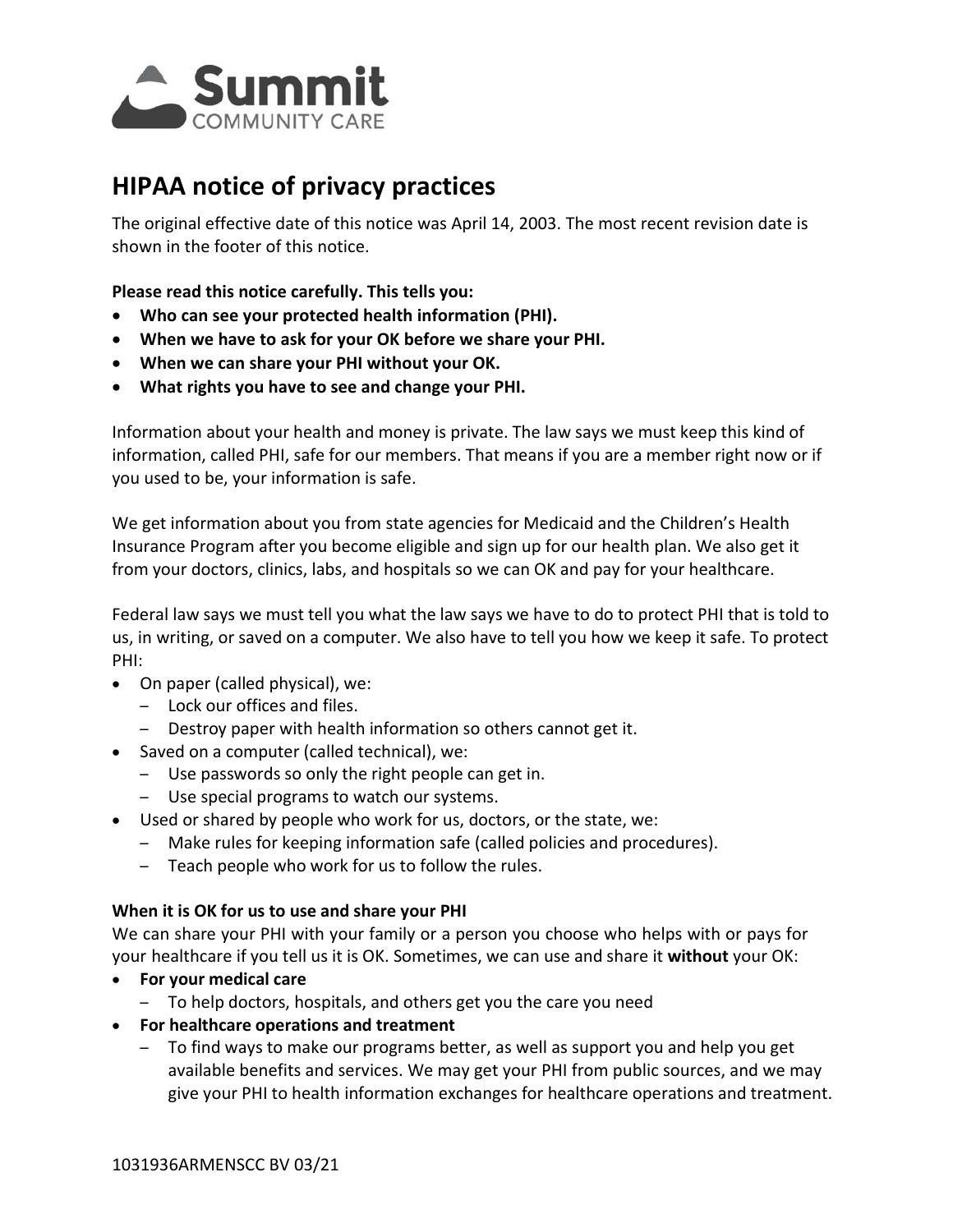If you do not want this, please visit [summitcommunitycare.com](http://summitcommunitycare.com) for more information.

- **For healthcare business reasons**
	- To help with audits, fraud and abuse prevention programs, planning, and everyday work
	- To find ways to make our programs better
- **For public health reasons**
	- To help public health officials keep people from getting sick or hurt
- **With others who help with or pay for your care** 
	- – With your family or a person you choose who helps with or pays for your healthcare, if you tell us it is OK
	- – With someone who helps with or pays for your healthcare, if you cannot speak for yourself and it is best for you

We must get your OK in writing before we use or share your PHI for all but your care, payment, everyday business, research, or other things listed below. We have to get your written OK before we share psychotherapy notes from your doctor about you.

You may tell us in writing that you want to take back your written OK. We cannot take back what we used or shared when we had your OK. But we will stop using or sharing your PHI in the future.

### **Other ways we can — or the law says we have to — use your PHI:**

- To help the police and other people who make sure others follow laws. For example, we may use PHI to report abuse and neglect.
- To help the court when they ask us. For example, we may use PHI to answer legal documents filed with the court, such as complaints or subpoenas.
- To give information to health oversight agencies or others who work for the government with certain jobs. For example, we provide information for audits or exams.
- To help coroners, medical examiners, or funeral directors find out your name and cause of death.
- To help when you asked to give your body parts to science or for research. For example, we may share your information if you have agreed to become an organ donor in the event of your death.
- To keep you or others from getting sick or badly hurt. For example, we may share your PHI to prevent you or others from being harmed in an urgent situation.
- To give information to workers' compensation. For example, we may share your information if you get sick or hurt at work.

# **Your rights**

- You can ask to look at your PHI and get a copy of it. We will have 30 days to send it to you. If we need more time, we have to let you know. We do not have your whole medical record, though. If you want a copy of your whole medical record, ask your doctor or health clinic.
- You can ask us to change the medical record we have for you if you think something is wrong or missing. We will have 60 days to send it to you. If we need more time, we have to let you know.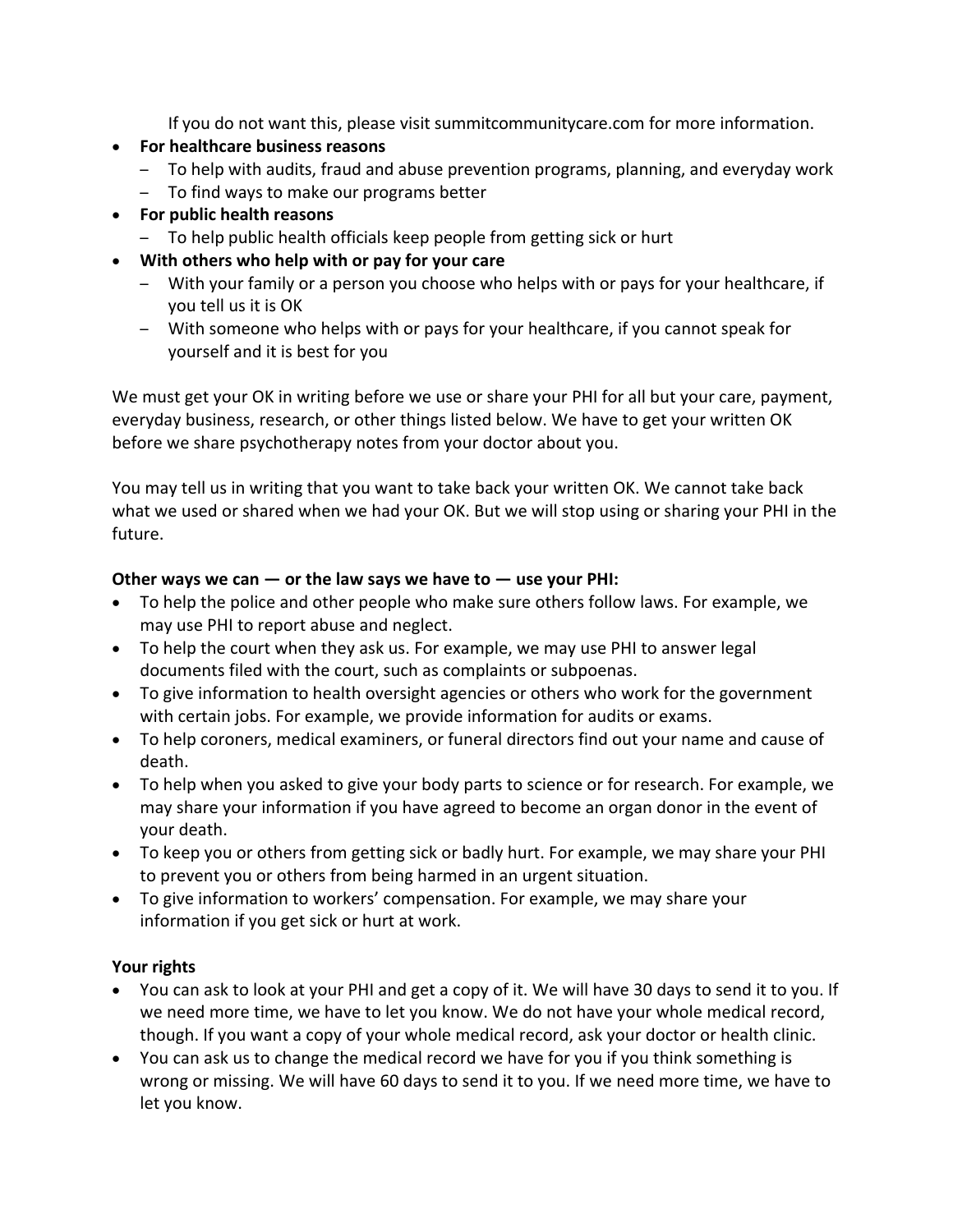- Sometimes, you can ask us not to share your PHI. But we do not have to agree to your request. For example, if the PHI is part of clinical notes and by law cannot be released, your request may be denied.
- You can ask us to send PHI to a different address than the one we have for you or in some other way. We can do this if sending it to the address we have for you may put you in danger.
- You can ask us to tell you all the times over the past six years we shared your PHI with someone else. This will not list the times we shared it because of healthcare, payment, everyday healthcare business, or some other reasons we did not list here. We will have 60 days to send it to you. If we need more time, we have to let you know.
- You can ask for a paper copy of this notice at any time, even if you asked for this one by email.
- If you pay the whole bill for a service, you can ask your doctor not to share the information about that service with us.

### **What we have to do**

- The law says we must keep your PHI private except as we said in this notice.
- We must tell you what the law says we have to do about privacy.
- We must do what we say we will do in this notice.
- We must send your PHI to some other address or in a way other than regular mail if you ask and if you are in danger.
- We must tell you if we have to share your PHI after you asked us not to.
- If state laws say we have to do more than what we said here, we will follow those laws.
- We have to let you know if we think your PHI has been breached.

# **Contacting you**

We, along with our affiliates and vendors, may call or text you using an automatic telephone dialing system and an artificial voice. We only do this in line with the Telephone Consumer Protection Act (TCPA). The calls may be to let you know about treatment options or other health-related benefits and services. If you do not want to be reached by phone, just let the caller know, and we will not contact you in this way anymore. Or you may call 844‐203‐3796 to add your phone number to our Do Not Call list.

### **What to do if you have questions**

If you have questions about our privacy rules or want to use your rights, please call Member Services at 844‐405‐4295 (TTY 711).

You can also contact the PASSE Ombudsman Office: Phone: 844‐843‐7351 (TTY 888‐987‐1200, option 2) Email: [PASSEOmbudsmanOffice@dhs.arkansas.gov](mailto:PASSEOmbudsmanOffice@dhs.arkansas.gov)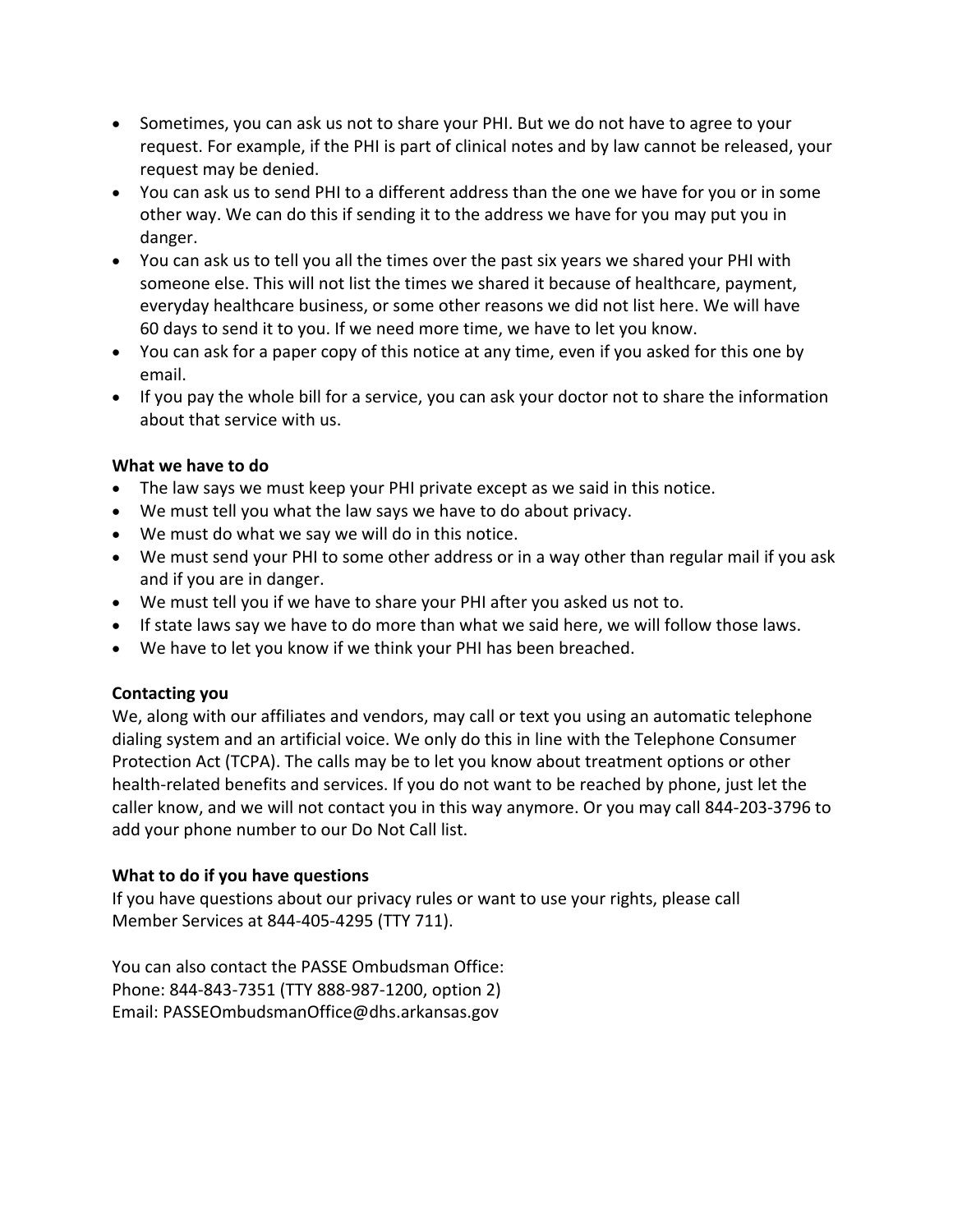Mail: Division of Medical Services Office of Ombudsman P.O. Box 1437, Slot S‐418 Little Rock, AR 72203‐1437 Fax: 501‐404‐4625

#### **What to do if you have a complaint**

We are here to help. If you feel your PHI has not been kept safe, you may call Member Services or contact the Department of Health and Human Services.

#### **You may write to or call the Department of Health and Human Services:**

Marisa Smith, Regional Manager Office for Civil Rights U.S. Department of Health and Human Services 1301 Young St., Ste. 106 Dallas, TX 75202 Phone: 800‐368‐1019 TDD: 800‐537‐7697 Email: [ocrmail@hhs.gov](mailto:ocrmail@hhs.gov)

We reserve the right to change this Health Insurance Portability and Accountability Act (HIPAA) notice and the ways we keep your PHI safe. If that happens, we will tell you about the changes in a letter. We also will post them on the web at [summitcommunitycare.com](http://summitcommunitycare.com).

#### **Race, ethnicity, and language**

We receive race, ethnicity, and language information about you from the state Medicaid agency and the Children's Health Insurance Program. We protect this information as described in this notice.

We use this information to:

- Make sure you get the care you need.
- Create programs to improve health outcomes.
- Develop and send health education information.
- Let doctors know about your language needs.
- Provide translator services.

We do **not** use this information to:

- Issue health insurance.
- Decide how much to charge for services.
- Determine benefits.
- Disclose to unapproved users.